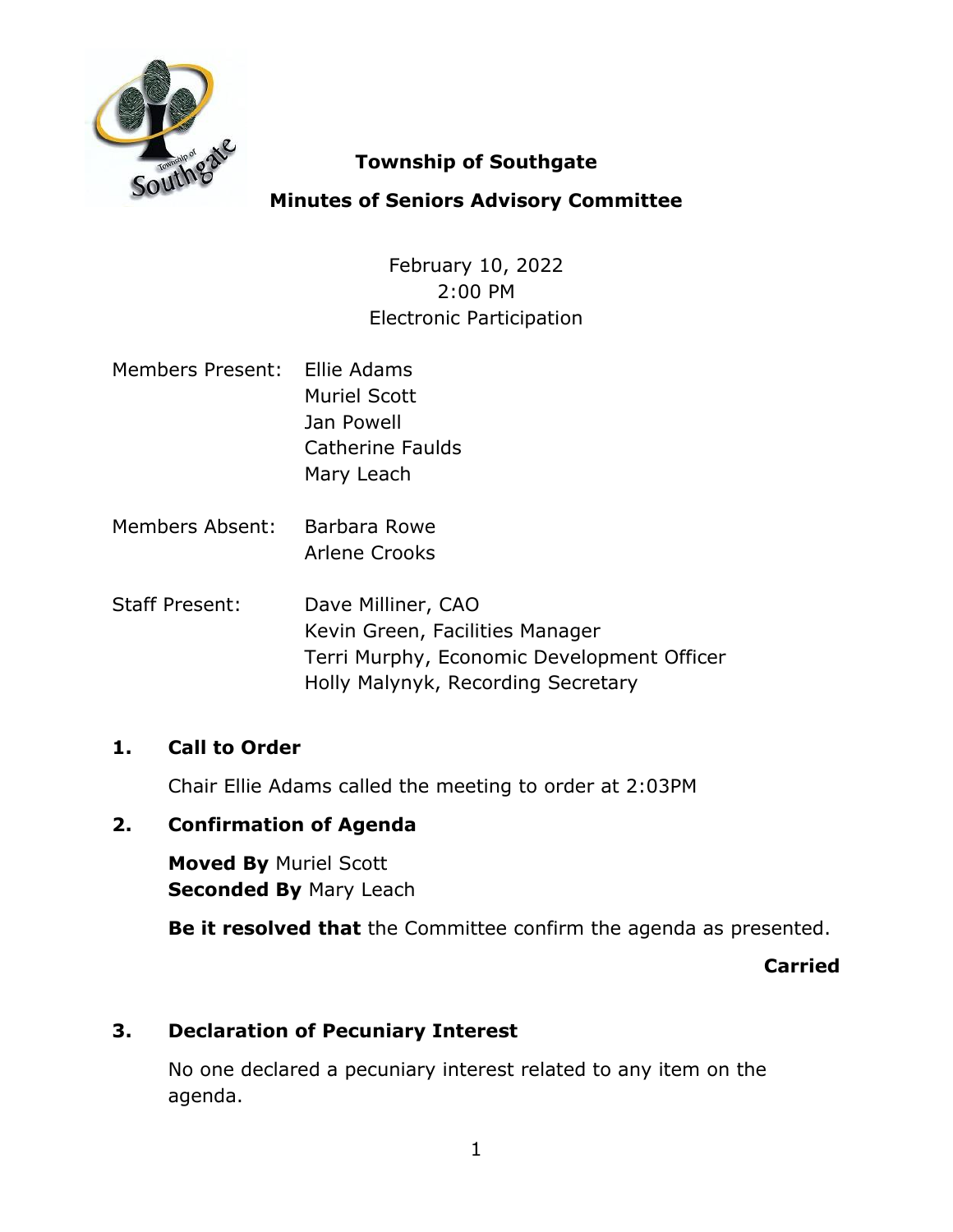### **4. Delegations & Presentations**

None.

### **5. Adoption of Minutes**

**Moved By** Ellie Adams **Seconded By** Catherine Faulds

**Be it resolved that** the Committee approve the minutes from the December 9, 2021 Seniors Advisory Committee meeting as presented.

#### **Carried**

### **6. Staff Updates**

### **6.1 OACAO Membership**

Chair Ellie Adams noted that the Township of Southgate has applied for a membership to the OACAO, one of the benefits of being a member of the OACAO is that there are funding and grant opportunities that can be utilized toward the upcoming Seniors Fair.

#### **7. New Business**

# **7.1 Southgate Seniors Health Fair**

Chair Ellie Adams noted that the Southgate Senior Advisory Committee is excited to have a 2022 Southgate Seniors Fair. The first fair was in 2018. Ellie noted that the date of the Seniors Fair is Wednesday, September 28, 2022.

# **7.1.1 Theme of the Fair**

Members of the Senior Advisory Committee and Community Partners discussed possibilities of the theme of the Southgate Senior Health Fair. Members discussed that the theme of the fair would be Southgate's Quality of Life.

Dave Milliner, CAO joined the meeting at 2:14 pm.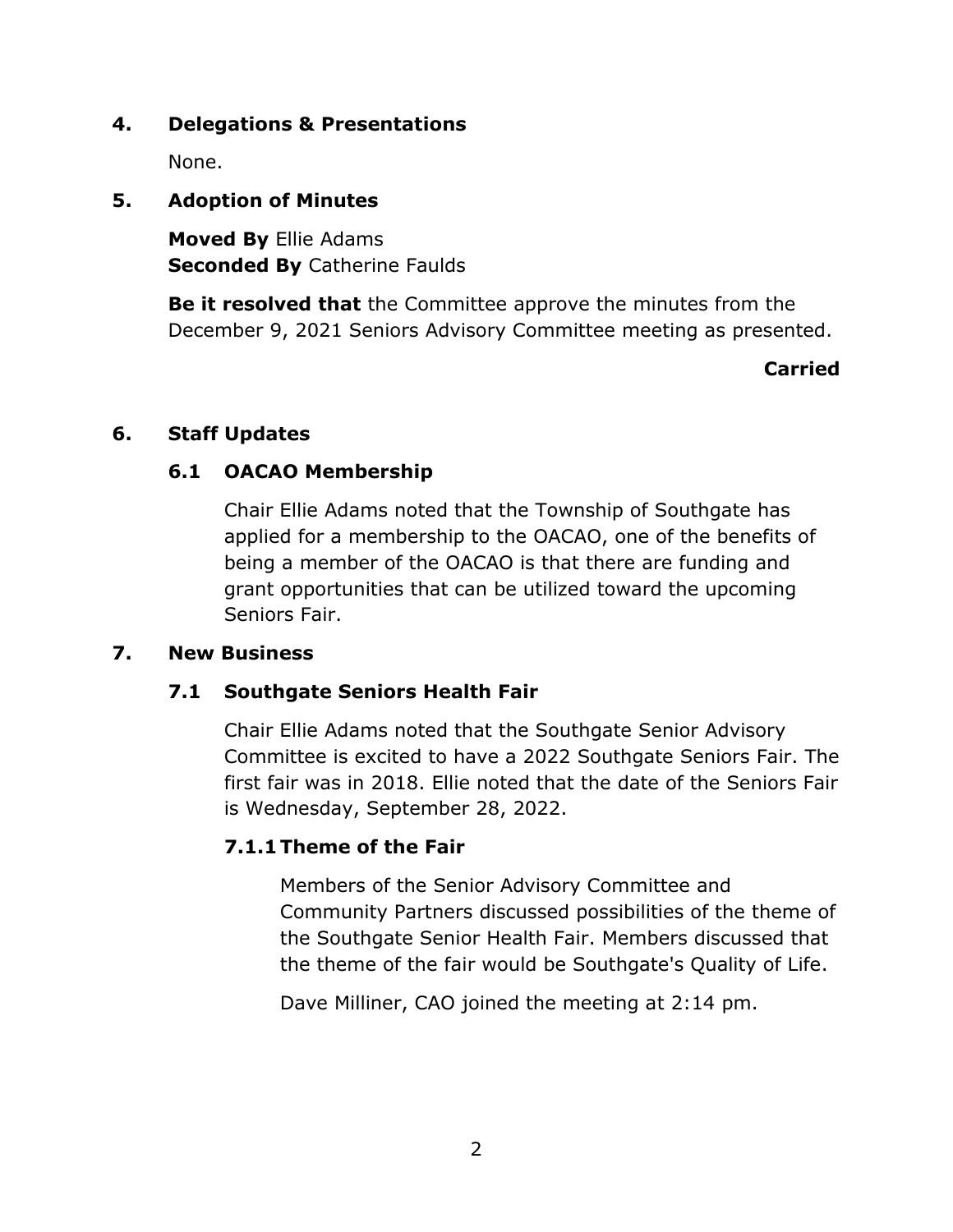#### **7.1.2 Opening Ceremony for Southgate Seniors Health Fair**

Members and Community Partners discussed an opening ceremony for the fair and who they would live to invite to attend the fair. The CAO reported that perhaps people unable to attend would be able to send a video greeting, and that Mayors of other Townships like Grey Highlands and Melancthon could be invited given their close proximity to Southgate.

### **7.1.3 Southgate Seniors Health Fair Budget**

Chair Ellie Adams noted that Community Foundation Grey Bruce has funding available for the Seniors Health Fair and that funding is also available through the OACAO. Chair Ellie Adams estimated that the total would be just over \$11,200, noting that there could be some leg work involved by members looking for donations. Geoff Van Geem from SEGCHC had suggested looking for sponsorships and perhaps reach out to community members to discuss the possibility of sponsorships.

# **7.1.4 Southgate Seniors Health Fair Advertising**

Members and Community Partners discussed advertising for the Seniors Fair. Chair Ellie noted that last year, there was advertising on radio stations, and that once there were advertisements created Township of Southgate can send the information out on the Township's Social Media platforms, and on the Electronic Signs.

# **7.1.5 Southgate Seniors Health Fair Lunch**

Members and Community Partners discussed that they would like to have a free lunch, much like they did in 2018 and discussed possible ways to fund this lunch.

# **7.1.6 Southgate Seniors Health Fair Exhibitors and Exhibitor Coordinator**

Members and Community Partners discussed exhibits and exhibitors. Facilities Manager Kevin Green discussed the capacity limits, and where it would be beneficial to set up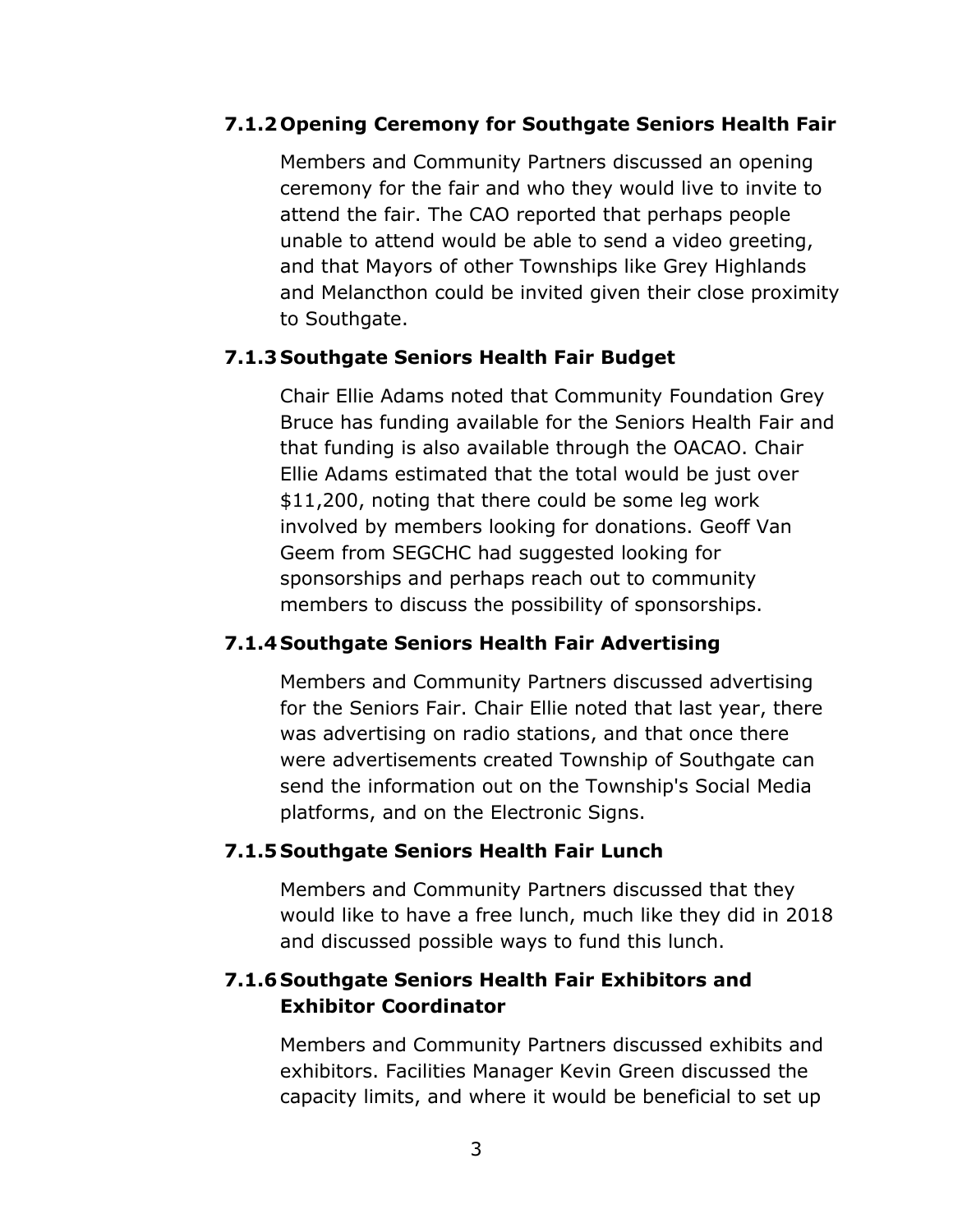both exhibitors and the location of the lunch, and discussed that there are tables available for use. Facility Manager Kevin Green provided floor plans for the Seniors fair. Members and Community Partners discussed if power would be available to exhibitors and noted that there is limited power so that is something that should be mentioned at the time of registration.

# **7.1.7 Southgate Seniors Health Fair Speakers**

Members and Community Partners discussed the location of where the speakers would be and who they would like to invite to speak at the Health Fair.

# **7.1.8 Southgate Seniors Health Fair Door Prizes and Welcome Bags**

Members and Community Partners discussed the possibility of a goody bag, or a tote bag and that someone will need to reach out to find a tote bag. Members and Community Partners discussed the possibility of things that they could put in the bags and had a discussion about door prizes that could be available on the day of. Terri Murphy, Economic Development Officer suggested that she would be able to work with local businesses to provide these things.

# **7.1.9 Southgate Seniors Health Fair Volunteers**

Members discussed that volunteers would be needed on the day of and that they would reach out to community groups to see if there were any local volunteers.

# **7.1.10 Southgate Seniors Health Fair Parking Management**

Chair Ellie Adams noted that she had been in contact with the Dundalk Fire Department Fire Prevention Officer, RJ Amyotte, who suggested that they could assist in parking.

# **8. Members Privilege - Good News & Celebrations**

Facilities Manager Kevin Green discussed events that are going on with the South East Grey Community Health Centre in the Dundalk Arena